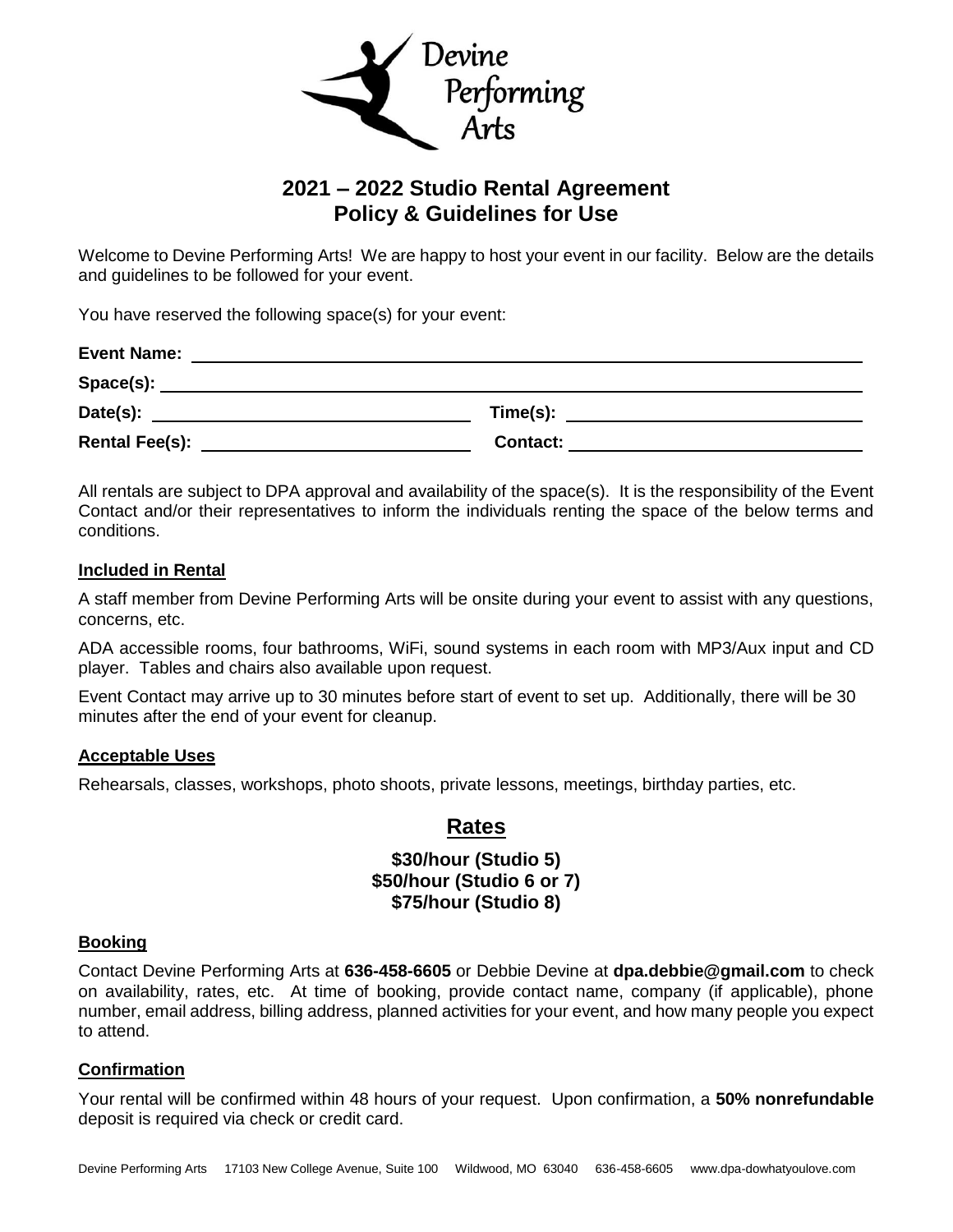# **Cancellation**

DPA requires a minimum of one week's notice for cancellation of your event. Failure to do so will result in a full charge for the studio time reserved. Any cancellations received with seven days or more notice will have excess payments refunded (if applicable) less the nonrefundable deposit.

### **Insurance**

Event Contact is solely responsible for carrying his/her own liability and property damage insurance covering the use of the property by Event Contact in customary and adequate levels. A Certificate of Liability is required one week prior to your scheduled event. Should one not be available, Event Contact agrees to the DPA Liability Statement noted at the end of this agreement.

### **Indemnification**

Devine Performing Arts shall not be liable for any injury, loss, or damage caused by any use of the premises. Event Contact is responsible for the safety and well-being of all people during the time they are on the premises and shall indemnify, hold harmless, and defend Owner from any claim, loss, or liability arising out of any activity of Event Contact, or any customers, students, or invitees of Event Contact on the premises.

# **Guidelines for Use**

- $\triangleright$  All CDC guidelines will be followed during your event including limiting the number of guests, social distancing, masks worn by all guests, etc. The **COVID WAIVER** must be signed and returned with this agreement.
- **Other events** may be scheduled in other rooms during your rental time. Please be respectful of other guests.
- **Food & Trash**: Personal food and drink are allowed in lounge areas. It is your responsibility to deposit all trash into receptacles.
- **Footwear**: No street shoes are to be worn beyond the lobby areas. Only dance shoes or bare feet are allowed in the studios.
- **Floor Care & Furniture**: Any large items brought into the studio or furniture moved around the space must be lifted and not pushed or dragged across the dance floors. *Liquid spills must be cleaned up immediately.*
- **NO** fire, incense, candles (or open flames of any sort) are to be burned in the classrooms or studio. Birthday candles are allowed on cakes in lobby areas only.
- **Lost and Found**: If you find any items that do not belong to you, or if you have left something in our space, please notify your Staff Host.
- **Smoking, Alcohol, Chewing Gum**: Smoking, alcohol, and/or chewing gum are not allowed in the studios or on the premises.
- **Damage**: Event Contact will assume full responsibility for any damage caused to any part of the entryway, studio(s), bathrooms, stereo equipment, floors, windows, mirrors, walls, etc. sustained during the Event Contact's scheduled studio time. Event Contact agrees to pay in full for repair or replacement of any item or structure damaged by the Event Contact or their guests. Full payment for damage will be made within one month of the damage.
- **Housekeeping**: Event Contact assumes responsibility for returning the studio to the same condition as found before leaving. Pick up after yourself and your guests. Before leaving, it is your responsibility to checkout with your DPA staff host to make sure you have all of the supplies you may have brought with you, the room(s) are cleaned, etc.
- **Supplies**: Notify your Staff Host should you need any additional bathroom essentials, first aid kit, trash bags, etc.
- **Security**: Event Contact is responsible for the studio and guests during the rental period, including the lobby areas. The main door must remain closed during rented time.